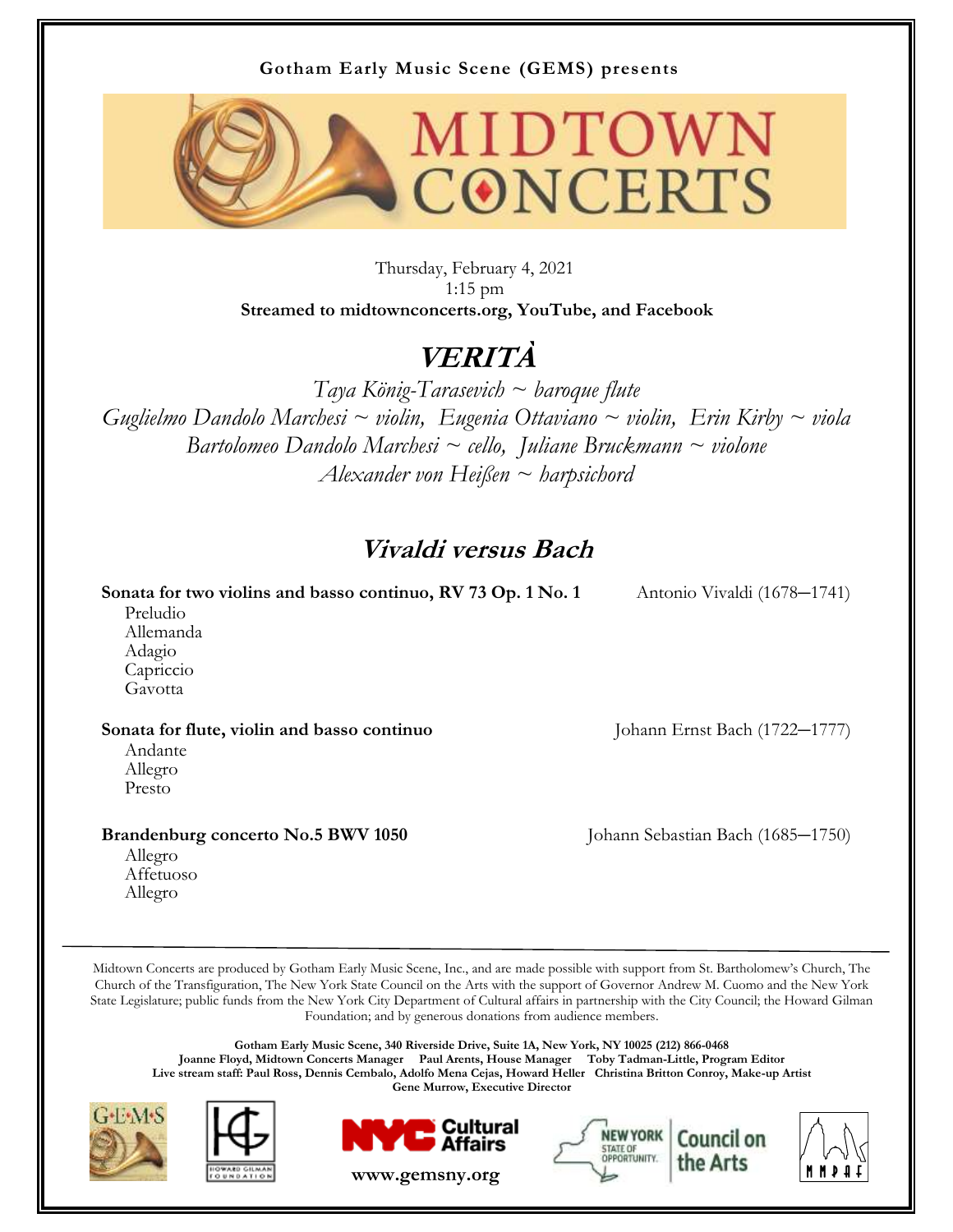#### **About the Program**

Italy versus Germany — Vivaldi versus Bach.

Two most influential national styles of the Baroque era on one stage: Italian passion and virtuosity are confronted by German earnestness and sophistication.

We open our concert with the famous Vivaldi *Trio Sonata in G minor* executed by Guglielmo Dandolo Marchesi and Eugenia Ottaviano from Alinde Quartett and Bartolomeo Dandolo Marchesi and Alexander von Heißen from VERITÀ, bringing the two vibrant ensembles together for this performance. The program continues with an unknown, yet gorgeous trio sonata by Bach's cousin, Johann Ernst for flute, violin and basso continuo. We conclude with the legendary *Brandenburg Concerto No. 5* performed by three internationally recognized soloists: Alexander von Heißen on harpsichord, Guglielmo Dandolo Marchesi on baroque violin, and Taya König-Tarasevich on baroque flute.

Please join the conversation on Zoom after the concert. Which composer do you prefer: Vivaldi from Italy or Bach from Germany? We look forward to hearing your opinion!

#### **About VERITÀ**

Recent Juilliard Historical Performance Alumna Taya König-Tarasevich is proud to premiere her brand-new ensemble VERITÀ. Streamed directly from Germany for the Midtown Concert series, VERITÀ is honored to be collaborating with the Alinde Quartett for this project.

**VERITÀ** is an historically informed chamber ensemble dedicated to seeking truth through research, expression, and communication in music.

Founded in 2020, during a most challenging time for many artists, VERITÀ is committed to creating a musical home for everyone — a community that connects people by uniting music with a variety of art forms. Based in Germany, VERITA's flexible instrumentation allows the ensemble to explore pieces far beyond the Baroque era, tapping into works from the Renaissance, expanding into the late Classical and Romantic epochs, and beyond. The ensemble regularly commissions new works to present a wide variety of repertoire, including works by living composers and collaborations with living artists such as dancers, painters and poets. VERITÀ is committed to bringing artistic excellence together with emotion on its never-ending search for truth.

Following their critically-acclaimed debut release *Lichtwechsel,* the **Alinde Quartett** is building an unstoppable momentum. Check out their latest release of *Schubert 200 The String Quartet Project* on the Alinde Quartett website.

#### **About the Artists**

Siberian flutist **Taya König-Tarasevich** enjoys an international career as soloist, chamber musician, and orchestral performer on historical flutes. While Taya is fluent in English, German,

Italian and Russian, she believes that music speaks a language of its own *–* a language that reaches deep within the listener, touching desires and awakening delights while opening our ears and the eyes of our soul to the depths of beauty. Having mastered the flutes of the Renaissance, Baroque, Classical, Romantic, and modern periods, Taya is committed to authentic performances that are faithful to the approach and style of the musical era in which a work was originally composed. Her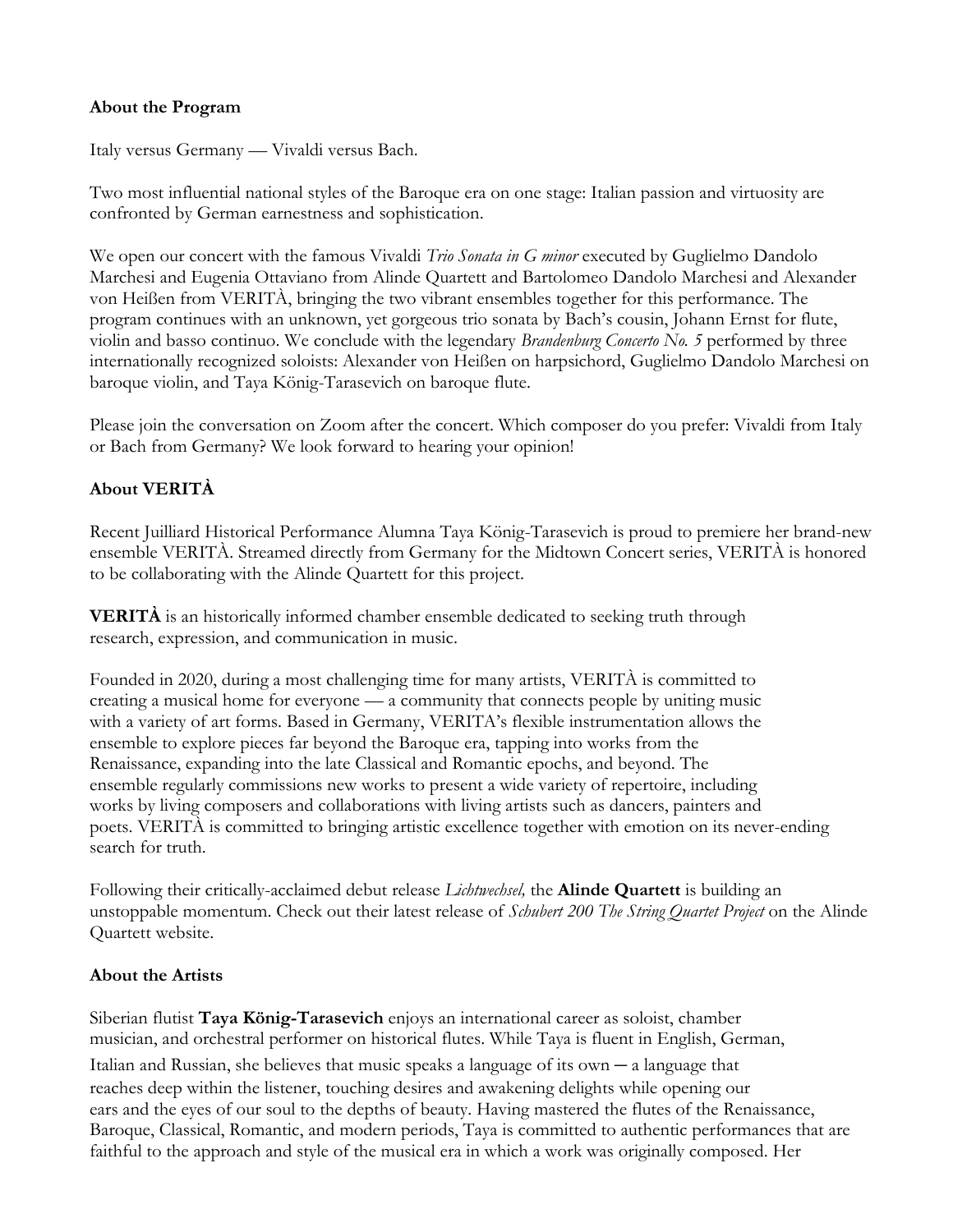successful career spans the globe — from Russian through Europe, to Brazil, New Zealand and the United States, where she recently graduated from the Juilliard School in 2020.

Born in Terni, Italy, **Eugenia Ottaviano** studied in Cremona with Prof. Salvator Accardo at the famous Walther Stauffer Academy and continued her education at the Musikhochschule Cologne with Charles André Linale and Keiko Wataya. Since her childhood, her keen interest in early music has lead her to begin taking masterclasses in baroque violin and created the Ida Bieler Music Academy in Cologne together with Victor Haustein. She has participated in festivals and masterclasses under the direction of Sir András Schiff, Ferenc Rados, Gabor Takacs Nagy, Jörg Widmann, Arnold Steinhardt, Christoph Richter, Wolfgang Rihm and Jürgen Kussmaul, among others. In addition to her work as first violinist of Alinde Quartett, she is a member of other chamber music ensembles with highly-regarded artists and substitutes regularly in the WDR Sinfonieorcheser. Eugenia plays a violin from François-Louis Piqué from the year 1790.

**Guglielmo Dandolo Marchesi** began his violin studies at the age of four with Anna Modesti. He is prizewinner of numerous competitions, gathering the "Alfonso Rossi" Prize at the International Competition "Postacchini" in Fermo. He studied with renowned professors including Oleksander Semchuk, Osvaldo Scilla, Simon Bernardini and Francesco Cerrato. In 2012, he was awarded the Scholarship for Young Violinsts of the Philharmonic Orchestra of La Scala in Milan. Afterward he went on to study with Prof. Michaela Martin in Cologne, where he also studied baroque violin with Richard Gwilt, and Prof. Alessandro Moccia in Gent and Lugano. Aside from his engagement with the Alinde Quartett, he is a member of the Gürzenich Orchestra in Cologne.

**Erin Kirby**, born and raised in Atlanta, Georgia, enjoys a multifaceted career as an ensemble violist across Germany and Europe. She has been the violist of the Cologne-based Alinde Quartett and a member of the Folkwang Kammerorchester Essen since 2017. In July of 2020 the Alinde Quartett released the first album of their *#Schubert200 Projekt*; they look forward to recording all of Schubert's string quartets over six discs alongside new commissions based on their namesake Schubert song "Alinde." The project will be completed in 2028, the 200<sup>th</sup> anniversary of Schubert's death, and is produced under the auspices of Deutschlandfunk Kultur and Hänssler Klassik. She is also engaged as a member in Mikis Takeover! Ensemble, a crossover project bringing Classical music together with pop artists, with appearances across Germany's major Classical venues, including the Berliner Philharmonie, Konzerthaus Berlin, the Herkulessaal (Munich), the Alte Oper (Frankfurt), Düsseldorf's Tonhalle, and others. Her major influences have included Carol Rodland, Roland Glassl, and Marilyn Seelman.

Italian cellist, **Bartolomeo Dandolo Marchesi**, graduated with honours at the G. Verdi Music Conservatory in Milan under the guidance of Marco Bernardin. He completed his training at the Musikhochschule in Cologne with Nicolas Altstaedt and baroque cello with Rainer Zipperling, completing a Master of Early Music at the Musikhochschule in Frankfurt with honours under the guidance of Kristin von der Goltz. A winner of multiple international competitions including the San Bartolomeo International Competition for Young Talents, Vittorio Veneto International Competition, Cortemilia International Competition, "La Cellissima" and Saarbrücken.

**Juliane Bruckmann** was born in Münster, Germany and started playing the double bass at the age of 10. She studied Bass with Bozo Paradžik at the Musikhochschule Freiburg, Dane Roberts at the Hochschule für Musik und Darstellende Kunst Frankfurt and Joёlle Morton at the University of Toronto. Since 2016, she has been performing music with her recently founded "franz ensemble". In recent years, Juliane has been a member of The DeutscheKammerphilharmonie Bremen and enjoys playing symphonic repertoire as well as pursuing her interest in historic performance of chamber music. She has played in orchestras and festivals specializing in early music including the Boston Early Music Festival, Tafelmusik Baroque Orchestra, Les Siècles, Accademia Haydn Eisenstadt, and Kammerorchester Basel.

**Alexander von Heißen** is a German harpsichordist and winner of multiple international harpsichord competitions including "Musica Antiqua" in Bruges (2nd prize) and at the XXI international Bach